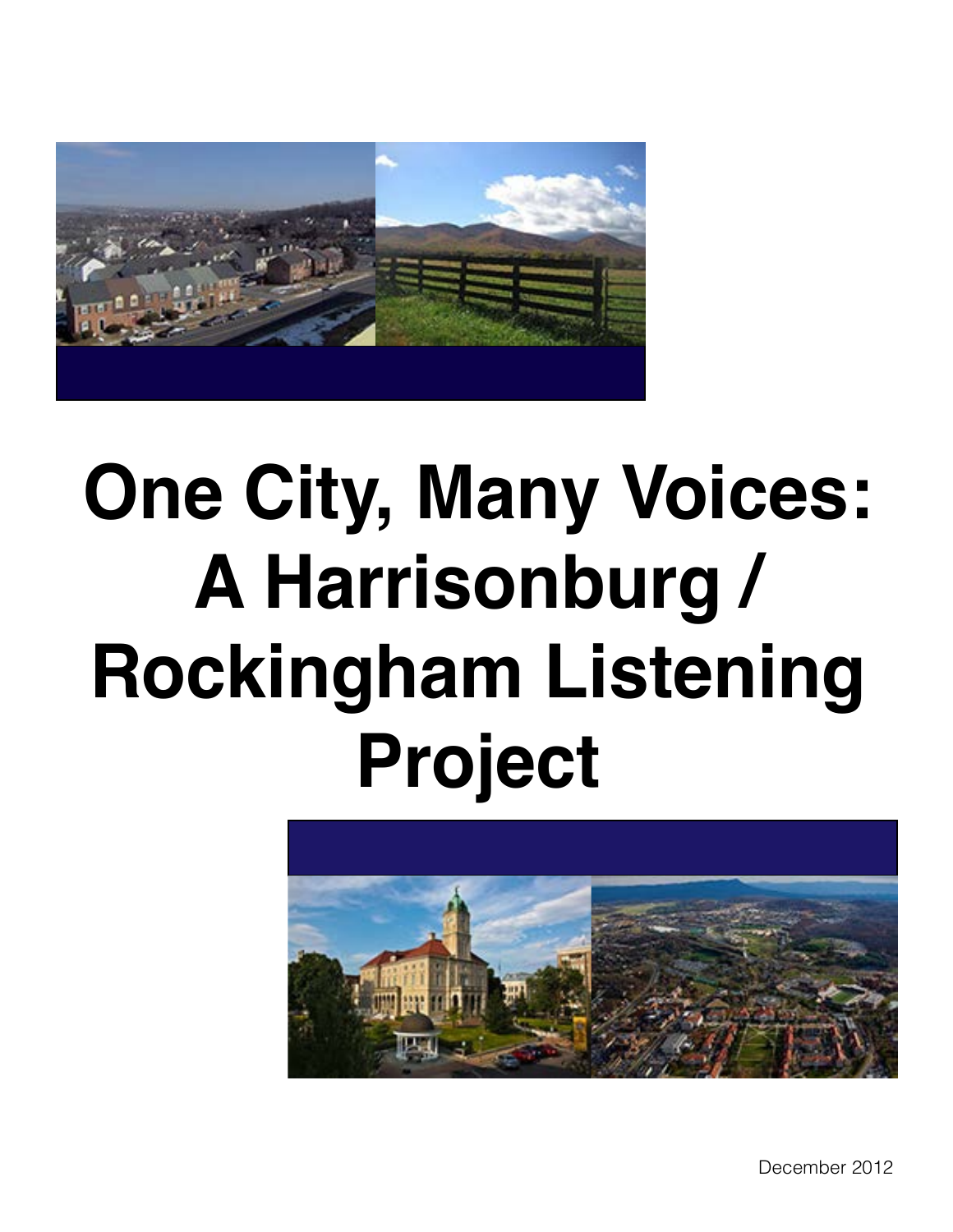# **Dedication**

This report is dedicated to communities and individuals fighting against injustice everywhere and to all the participants, voices, and stories involved in this project. Thank you for opening your doors and sharing your struggle and resiliency.

# **What Is A Listening Project?**

A listening project (LP) is a three to nine month long neighborhood/community organizing process developed forty years ago by a North Carolina-based nonprofit group, Rural Southern Voices for Peace. The intended outcome of this process is increased community input, involvement, and leadership in addressing community issues and cultivating community-based efforts.

Using this process, residents who are concerned about pressing issues in their community (often working in partnership with community supporters) go through a goal-setting process that leads to the development of a questionnaire. Residents and community supporters attend a Listening Project training and go into the community to conduct both door-to-door and solicited interviews.

The information is then gathered to develop and implement resident-led organizing and community development activities based on direct input aimed at increasing involvement from people in the community. Central to the LP process is the follow-up action and organizing done long after interviews are completed.

The rich qualitative and quantitative information collected can be used to inform local policy choices that may affect the community. The listening process also informs community organizing so that efforts serve the needs of those affected directly by local policy and law.

# **Introduction: Why a Listening Project in Harrisonburg?**

Latino and immigrant-residents of Harrisonburg have in the last five years felt the effect of toughening immigration policies and programs enforced at local levels. Increased coordination between local authorities and federal Immigration and Customs Enforcement (ICE) produced mixed results. Locally we saw the introduction of the 287(g) program that helped enforce federal immigration law in Harrisonburg and Rockingham County. The program that had existed in Harrisonburg/Rockingham County for five years as a "Jail Force Agreement" had received very little public attention; most local residents were unaware of its existence. Not knowing the community impact of this agreement local residents and other community organizations and their members desired to listen to Latino immigrants around the subject of local police and immigration. Many community members expressed a sentiment of fear of police and of families being deported after being arrested for minor infractions by local police. With this in mind the listening project set out to listen extensively to these stories in a systematic way with the following questions in mind:

What does it mean for the Rockingham County Sheriffs Office to play a role in what is traditionally under federal authority? How has this program affected our community's sense of safety? Has the law affected our immigrant community's trust in local police? Does the community know about the 287(g) agreement?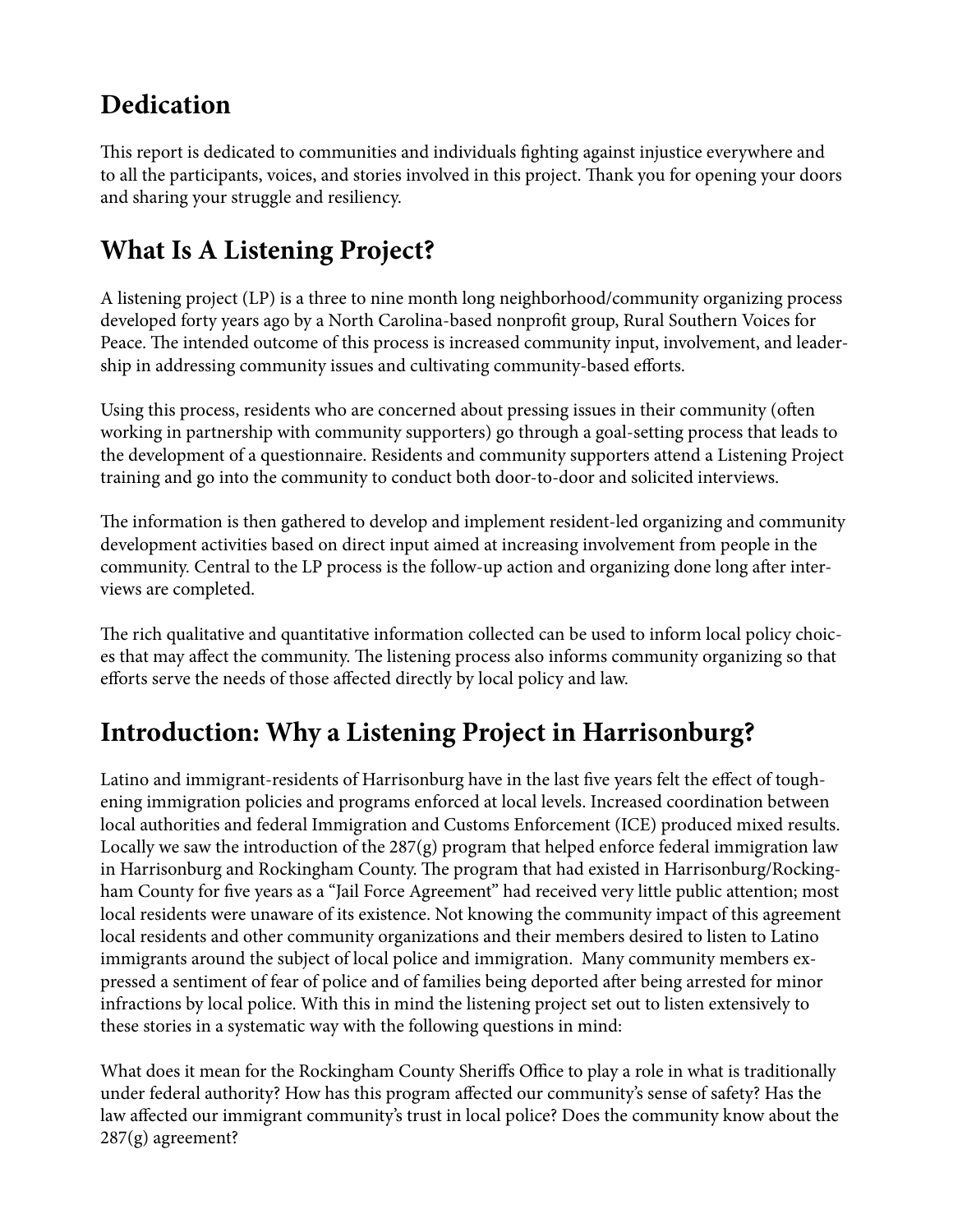# **Virginia Organizing's Campaign Against the 287 (g) program**

In late September 2011 the Harrisonburg Virginia Organizing Chapter decided to take on, or at least begin to investigate the possibility of running a campaign to end the 287(g) program. Members of the local chapter felt the program was cause for concern however outside of a few local stories that would support that the program lent itself to racial profiling of immigrants, there was no larger effort to truly understand its impact. The group decided a listening project would benefit community-organizing efforts and could aid in better understanding the impact of the 287(g) program. It was felt the dialogue created by a listening project might also garner support around any efforts to end the program.

# **Who We Are**

The organizations at the front of the listening project are Virginia Organizing, The Wayside Center for Popular Education, Dream Activist Virginia and COSPU (Comité Salvedoreño Paisanos Unidos). Members of these organizations and other active community residents greatly contributed to One City, Many Voices.

Virginia Organizing is a statewide non-profit community organizing organization.

The Wayside Center is a retreat and education center helping community groups develop plans and solutions to pressing social problems in Virginia and the South.

Dream Activist Virginia is an undocumented student-led immigrant rights organization supporting the passage of the Dream Act.

COSPU is comprised of members of the Harrisonburg/Rockingham Salvadorian community and organizes Harrisonburg's Salvadorian Festival each year.

#### **One City, Many Voices Steering Committee Members**

Fernando Perez (chapter leader, Virginia Organizing) Wilfredo Flores (COSPU) Isabel Castillo (founder, Dream Activist Virginia) Emily Riehl (organizer, Virginia Organizing) Palamo Saucedo (community resident) Florenica Paz (community resident) Joshua Diamond (programming coordinator, Wayside Center) Nelly Moreno-Shenk (COSPU)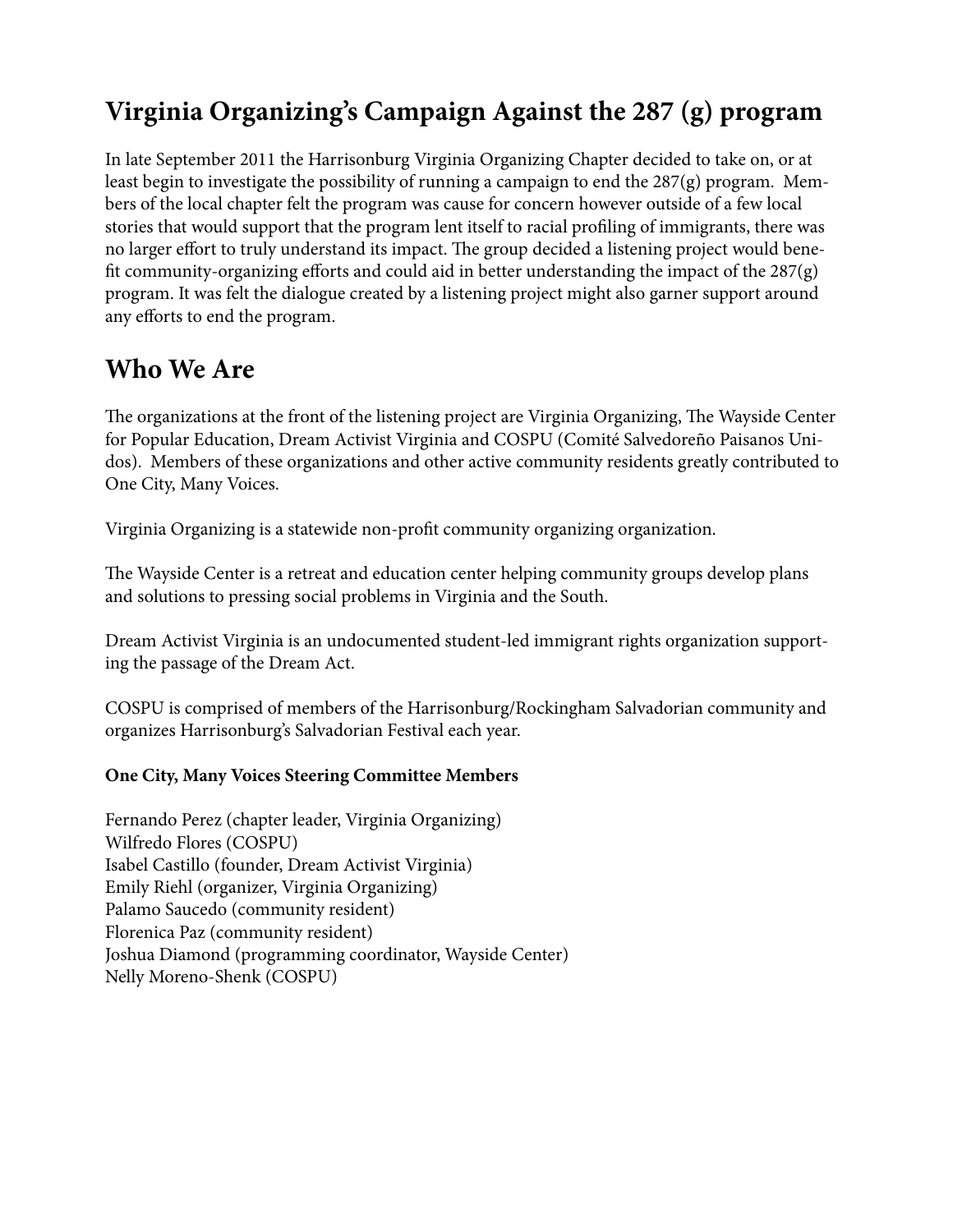# **Our Process**

Guided by Rural Southern Voices for Peace, organizers with the Wayside Center and Virginia Organizing gathered a group of interested community members to set goals for the project, create questions for the interview, and establish a method for recoding and documenting interviews. These dedicated individuals constituted what would be the primary Steering Committee of the project. The Steering Committee worked closely with US-born individuals of Latin American decent, recently arrived immigrants and US-born bi-lingual community members. Beginning in October of 2011, the group began working with graduate students of Eastern Mennonite University's Center for Justice and Peace Building to establish goals for the project and create the survey.

After this half-day facilitated meeting, the Steering Committee designed a training for Spanish-speaking and bi-lingual community members interested in participating in the project as interviewers.

In January of 2012 the Steering Committee brought together 30 listeners for an in-depth all day training. Much of the training was devoted to teaching participants how to listen objectively without putting one's own projections and bias on the individual. Participants were given packets with helpful information on interviewing techniques and sent into the community to conduct their own interviews in pairs to reinforce skills learned in the training. After the training, listeners gathered monthly to discuss what they have been hearing from the community. Interviewers were not allowed to reveal the identity of any of those interviewed during this discussion unless stated explicitly from the interviewee.

It was established that the project work towards a goal of interviewing 200 individuals of the immigrant Latino Community.

# **Goals of the Listening Project**

Goal 1: Listen deeply and increase dialogue around the immigrant and non-immigrant Latino community's perceptions and feelings of local policing and the 287(g) program.

Goal 2: Through the listening processes inform and educate community members on what and how the 287(g) program works.

Goal 3: Use listening information to inform and guide any efforts geared towards addressing perceived impact and effect the program has on the community.

# **The 287 (g) Program: What is it?**

The Immigration and Nationality Act (INA) Section 287(g), codified at 8 U.S.C. § 1357(g), was added to the INA by section 133 of the Illegal Immigration Reform and Immigrant Responsibility Act (enacted September 30, 1996).

Section 287(g) authorizes the Federal Government to enter into agreements with state and local law enforcement agencies, permitting designated local officers to perform immigration law enforcement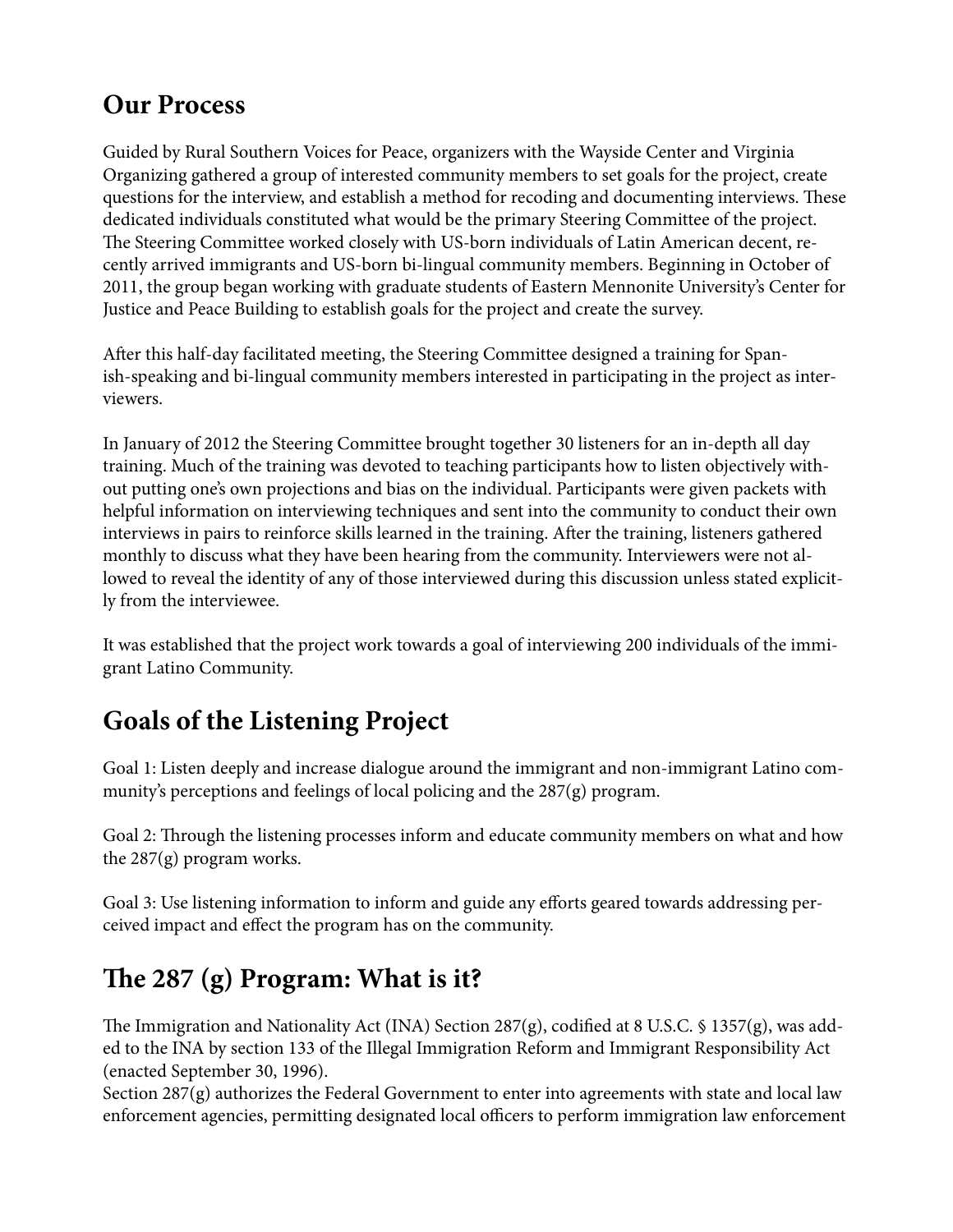functions, pursuant to a memorandum of agreement, provided that the local law enforcement officers receive appropriate training and function under the supervision of sworn U.S. Immigration and Customs Enforcement (ICE) officers. Under  $287(g)$ , with federal approval and training, ICE provides state and local law enforcement officers with the training and authorization to identify, process, and--when appropriate--detain immigration offenders they encounter during their regular, daily law-enforcement activity.

In the case of the Rockingham County Sheriff 's Office, the 287(g) program that was in effect for most of the five year period that the MOA was active was an in-jail agreement, meaning only those individuals brought to jail by local arresting agencies are scrutinized under 287(g) authority. In other words, when an individual was brought into the Rockingham County jail, whether through the Sheriff 's office or Harrisonburg City police, a trained officer in the jail has access to ICE databases to determine the immigration status of a given arrestee and detain the individual who is then handed over to ICE if they are determined to be in the country without documentation.

Out of 3,077 counties in the United States, there are 57 active 287(g) Memorandums of Agreement between local and federal authorities.

# **The Questions**

## **Introduction**

- How long have you lived in Harrisonburg?
- What brought you to Harrisonburg?
- What do you like most about your neighborhood? Least?
- How well do you know your neighbors?
- Do you feel part of your neighborhood, and why?

#### **Safety/Acknowledgement**

- What was your perception about your safety when you came to Harrisonburg?
- Has your feeling of security increased, decreased or stayed the same in the past three years?
- What do you think the police know about the Harrisonburg Latino community? What would you like them to know?
- What would you like the rest of the Harrisonburg community to know about the Latino immigrant community?

## **Police Interactions**

- How do you feel when you see police in Harrisonburg?
- Have you ever called on the police to help in an emergency?
- What changes could be made so that you feel safe with the police?
- Have you noticed a change in police presence in your neighborhood in the past three years?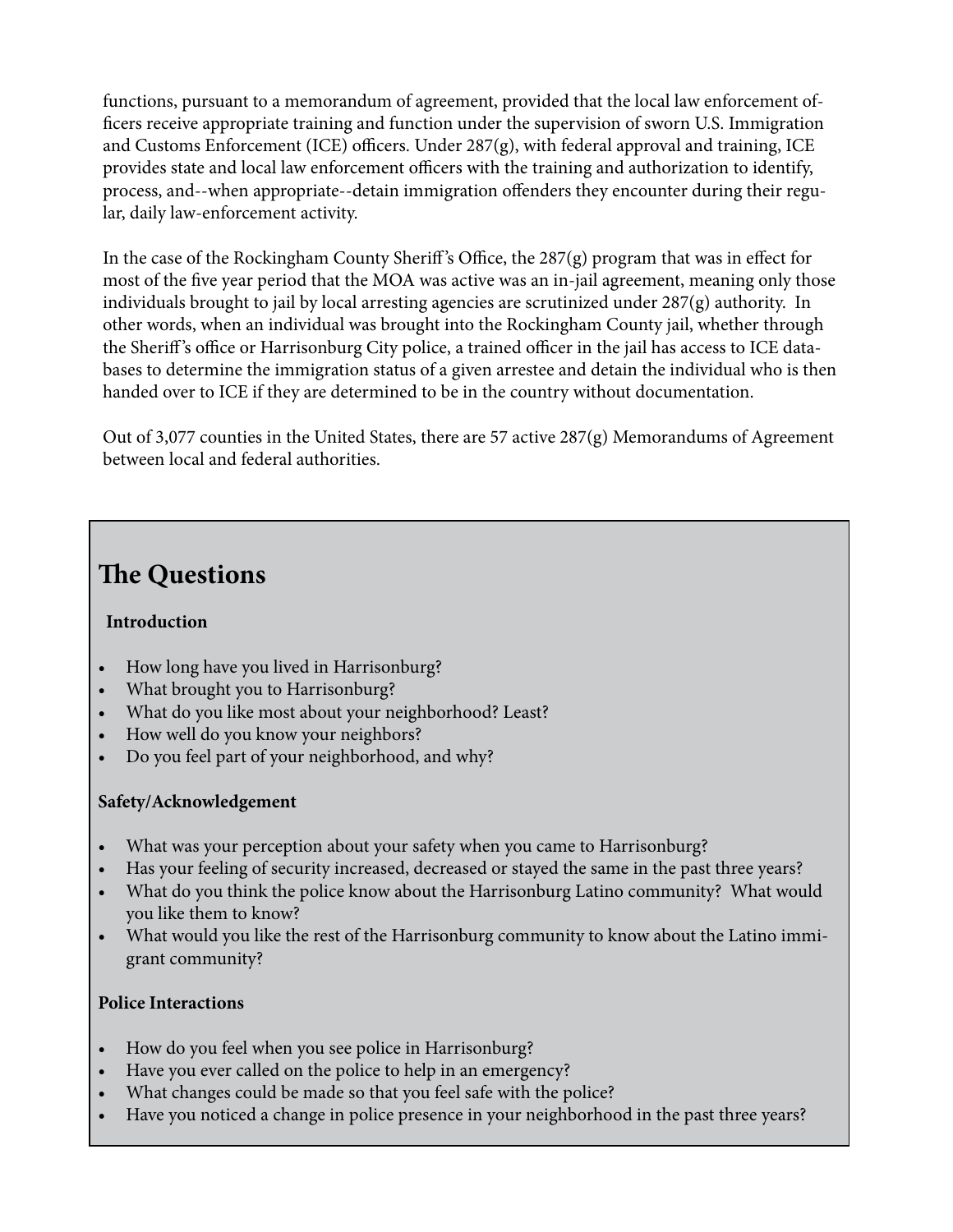#### **Deportation**

- Do you know someone who has been deported after being arrested by local police?
- How did this affect you?
- What impact has deportation had in your community?

# **287g**

- Do you know about the 287g program?
- Why do you think the Sheriff's office decided to implement 287g?

## **Follow-up**

- What do you think we should do with this information?
- What are some things that you can do to make change to the situation? What can the community do?

# **Results at a Glance and A Note on Listening**

After eight months of interviewing in Harrisonburg City and Rockingham County the steering committee decided to finish out the project with 122 recorded interviews. While this did not amount to the original goal of 200, the committee felt this number was adequate in understanding the impact of the 287(g) program and the perceptions of community or police safety felt by the Latino immigrant community. Below you will find quantitative results as well as common responses heard from individuals interviewed.

The majority of those interviewed knew of someone deported locally through the 287(g) program however knew nothing of the actual agreement. Most reported a general fear of police with many citing fear or hesitation in calling the police in an emergency. Most community members expressed respect for the police with many participants stating that they do not blame police for issues of deportation. Most participants reported enjoying Harrisonburg, stating they feel Harrisonburg is a calm place, suitable for raising their children. Many feel safe in their neighborhoods from crime and violence, however they feel unsafe when they see police or when driving. Many participants felt a connection to their community while others reported feeling isolated and not being in good connection with their neighbors.

It is important to note here that while we did glean some basic information from the listening project; our goal in listening was not only for results, but to increase dialogue about issues affecting the community. In other words, the process of listening was a goal in itself. Through the act of deeply listening individuals feel heard, which lends itself to empowerment.

## **What We Learned From the Questionnaire**

- 122 respondents,
- 67 females/33 males,  $22$  N/A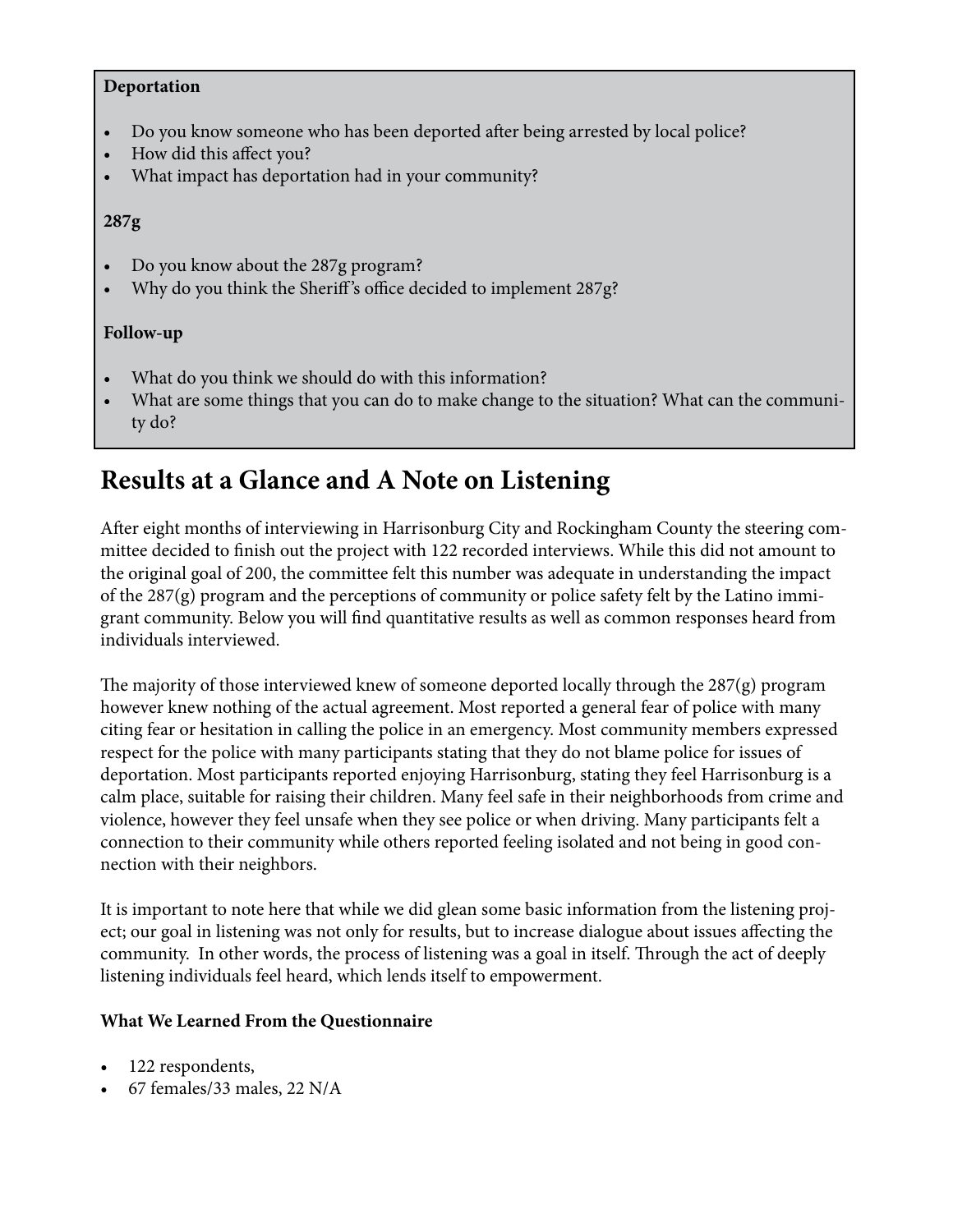#### **Some Statistics**

- • 77% did not know about the 287g program, 41 N/A
- • 66% knew someone who was deported, 24 N/A
- • 70% expressed fear of police, 37 N/A
- • 44% came here for work, 15% for a better life, 12% for education, 24% for family, and 3% for safety, 81 N/A

#### **What impact has deportation had on your community?**

- • Separation of families
- • Fear
- • Lack of income for families
- • People have moved
- Feels the community is unsafe
- • Feels that it's racially motivated
- • Fractures relations with the local police
- Mental health issues
- • School graduation rates go down

## **What would you like the Harrisonburg community to know about the Latinos here?**

- We're here to work and for a better life
- • We have rights/ we're not all undocumented
- We pay taxes

#### **Do you feel a part of your neighborhood?**

- Yes: 59%
- No:  $40.8\%$
- $\bullet$  73 N/A

## **What would you like for the police to know about the Latino community here?**

- • We feel that they don't know much about us
- • There's racism here
- We feel profiled
- • We're not all stereotypes
- We are fearful
- • We're not all bad
- • We're just here to work
- We're not all "illegal"
- • It's bad they enforce immigration law
- • We drive without license for necessity
- We contribute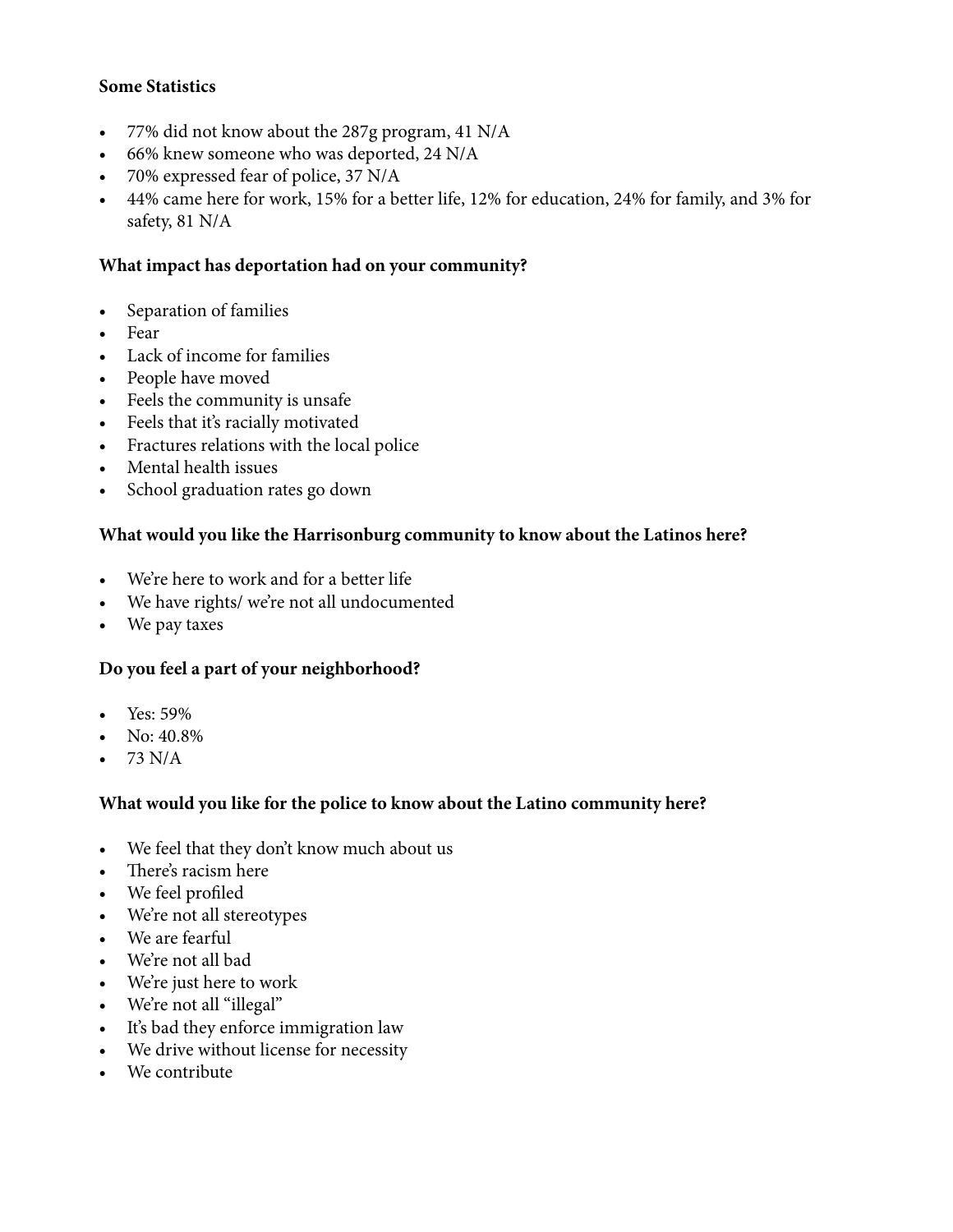## **What changes could be made to improve policing?**

- Inform and build relationships with Latinos
- No racial profiling
- Spanish speaking police officers/diverse police force
- No more 287g
- • Only detain high level criminals
- • Provide ways to obtain licenses
- Better interpretation options
- Not asking for papers
- No more checkpoints

## **Listener Experiences**

*I was astounded by the reaction I saw from one family. I was interviewing the wife on the front porch of their trailer. She was very reticent to answer my questions-- giving one word answers or not answering at all. After the interview ended, I was surprised when the husband (who'd been sitting and grilling on the porch during the interview) piped up and said "I've been deported." He was stopped for running a yellow light and later deported-- only traffic violations on his record. He returned because he had a wife and 2 daughters (one of whom had a sickness).*

## - Listener Emily Riehl

*I remember a particularly powerful interview with a mother of three living in National Coach trailer park. She was not aware of the 287(g) program but knew three close friends who were eventually deported through the program. She relayed to me, timidly and with hurt in her voice, that three friends went to a river in the county for a swim, and encountered a checkpoint after leaving. She did not know what happened exactly, but knew that they were arrested at the checkpoint and eventually deported. Since this incident, she has not felt safe bringing her children to a body of water for recreational purposes for fear she could be stopped at a checkpoint and deported. Her children where born in this country and are citizens so she lives in fear that she will be taken from her family.*

#### - Listener Josh Diamond

*I was contacted by a friend who asked me if I could help a family who's son was at the local jail. I went to interview the mother and her daughter. The daughter told me her brother was taken to jail for picking up a piece of log by the side of the road. He did not know this was against the law. He paid the \$50 fine but because of 287g he was picked up by ICE and was about to get deported. I was shocked to hear this because clearly he was a low priority case. After a public campaign he was released but he was very close to being deported despite having no criminal record and his mother being a Legal Permanent resident and sister a U.S. Citizen.*

#### -Listener Isabel Castillo

*There was one younger guy that I interviewed that really spoke to the flaws with our current immigration system. He told me about his travels as a migrant worker. He'd been around the United States and eventually ended up working in Washington state. He settled for a while and got a driver's license because it's not as hard to get there. Upon his return to Virginia to help his father while he was dealing with health issues, he was pulled over by an officer and asked for ID. He provided it and was immediately interrogated because the officer said that there was no way his driver's license was real. He went to court to fight the charges of falsification of documen-*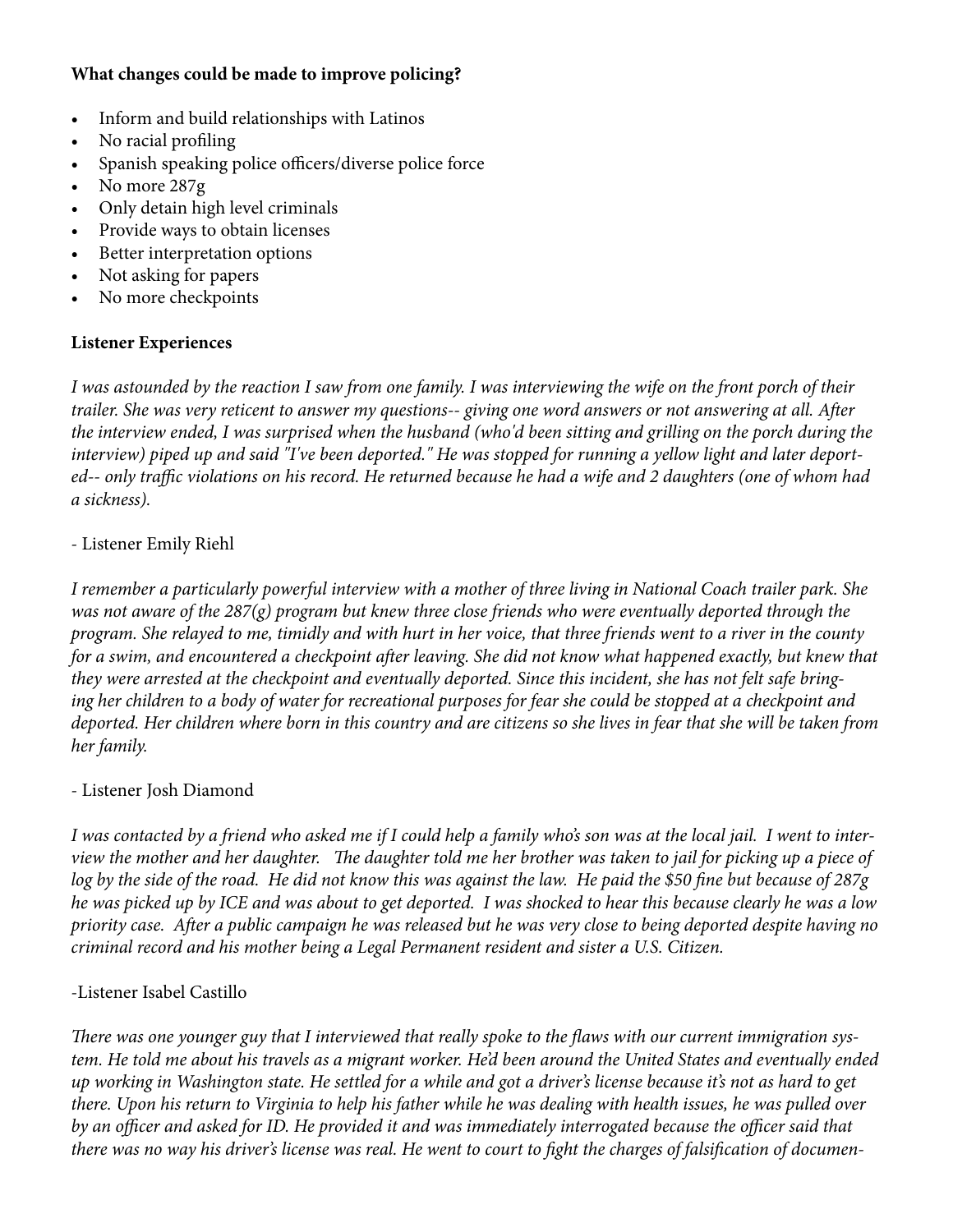*tation and driving without a license. The ID was eventually authenticated. The judge made comments that the interviewee thought were unwelcoming that suggested he may be happier in Washington. He remained determined to help his father but said he would leave Virginia when he was able to do so.*

-Listener Fernando Perez

# **Recommendations**

# **Discontinue 287g MOA by not renewing in October 2012**

- • Without the agreement, the county (as well as most of the country) will still have Secure Communities and can check status
- $287(g)$  involves paid and trained personnel, Secure Communities functions via a database with fingerprints that are taken at booking facilities- automatically shared and compared against a national criminal and immigration database.

# **Contact ICE only with high level criminals (Levels 1&2)**

## **More community outreach**

- Prioritize hiring Spanish speaking police officers
- • Bi-lingual know your rights trainings
- Create a bi-lingual community liaison and recruiter position who responsibility it is to do outreach in the Latino community to develop positive relationships with the community as well as increasing diversity of police force.
- • Create Hispanic citizens Academy

## **Data Collection**

- Davidson County, TN Sheriff Hall kept track of the numbers of foreign-born individuals entering the jail to discount racial profiling accusations
- Would allow us to verify racial profiling accusations that are heard in the community.

## **Create Advisory Council**

- Other counties have implemented an advisory council to oversee human rights issues
- An impartial board that could field complaints about officers of concerns over police/community interactions
- • Davidson County, TN created the DCSO's Immigration Council